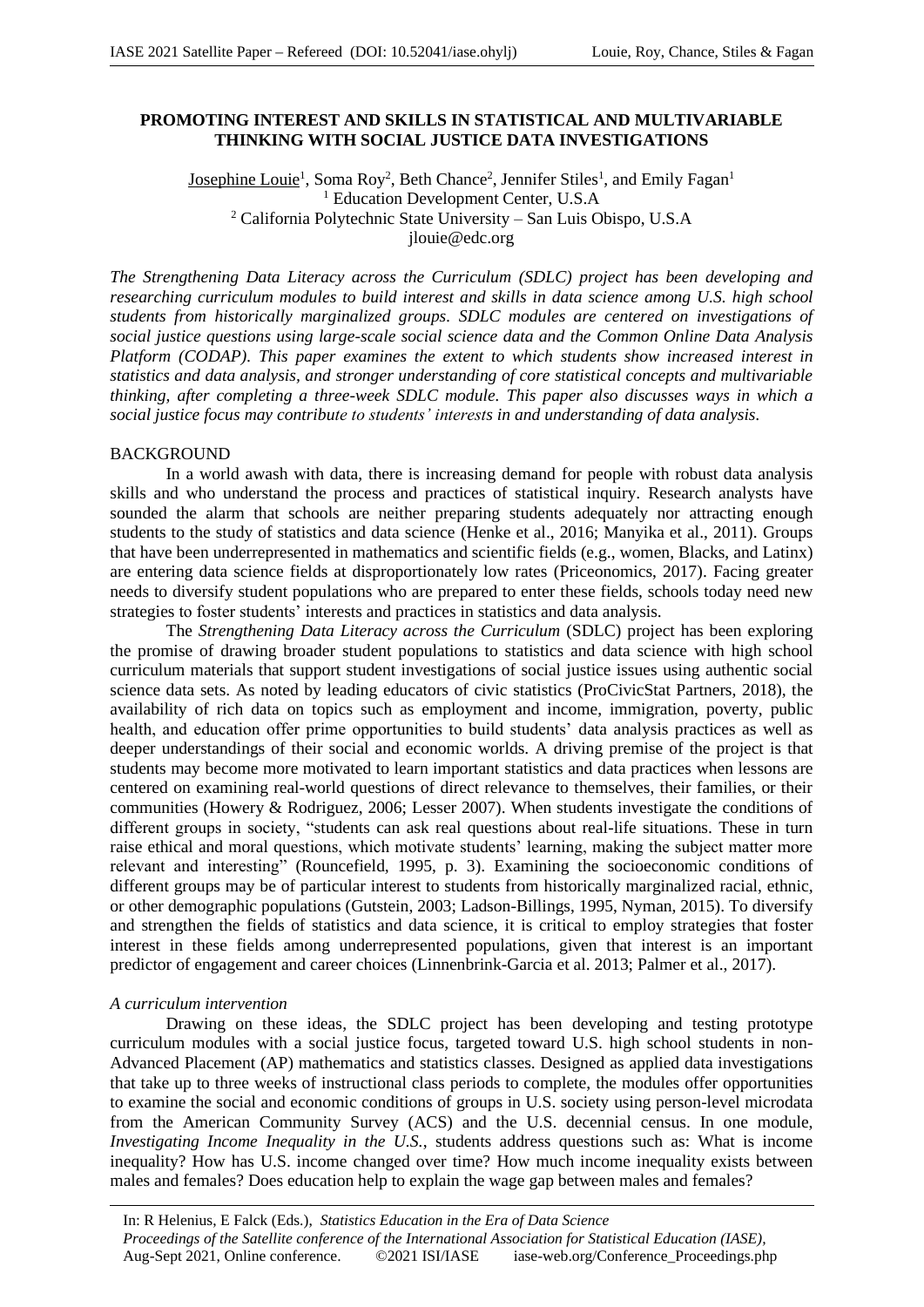Students address these questions by working through the four steps of the data investigation cycle (Bargagliotti et al., 2020). They complete activities designed to strengthen conceptual understandings of measures of center and variability, the impact of outliers and skewness on these measures, sampling variability and margins of error, and comparisons of quantitative distributions. Students also learn to recognize and explain confounding and interaction effects within multivariable data – practices that are critical for working with large-scale data yet are not currently emphasized in high school curricula (Engel, Gal, & Ridgway, 2016). Students analyze data with the Common Online Data Analysis Platform (CODAP), a tool that supports data visualization and conceptual understanding of statistical ideas over calculations. In their analyses, students confront widening disparities between upper and lower-income earners over time as well as the persistence of the gender wage gap after controlling for other variables. Lessons encourage collaborative inquiry and prompt students to discuss and make sense of data with their classroom peers. At the end of the module, students conduct a data investigation of their choice, exploring questions such as: To what extent does the male-female wage gap vary by race or ethnicity, or by U.S. region? These approaches follow widespread recommendations for statistics learning (Bargagliotti et al., 2020; Garfield & Ben-Zvi, 2008; Ridgway, 2016). The curriculum also strives to support a component of Gutsein's (2003) pedagogy of social justice by raising awareness of socioeconomic inequalities. Sample lessons can be found at http://cadrek12.org/projects/strengthening-data-literacy-across-curriculum-sdlc.

## **METHODS**

A study was conducted in fall 2019 and early 2020 to examine the following questions: RQ1) To what extent do students show a) increased interest in statistics and data analysis, as well as b) stronger understanding of core statistical concepts and multivariable thinking, at the end of the *Investigating Income Inequality in the U.S.* module compared to at the start? RQ2) What role might the focus on a social justice topic play in students' interests in and understanding of statistics and data analysis? Study participants involved seven high school mathematics teachers and their students in six schools in a northeast metropolitan U.S. region. Participating teachers implemented the module in fourteen classrooms of students in grade 12 who were taking non-AP statistics or data analysis courses. The schools' student populations were 55%-91% Black and Latinx, 35%-67% whose first language was not English, and 38%-65% economically disadvantaged. Percentages of students in each school who had met or exceeded expectations on the Grade 10 state assessment (required for graduation) ranged from 6%-58% in English language arts and from 12%-52% in mathematics.

### *Data sources and analysis*

To address RQ1, students completed a pre- and post-module survey measuring their academic interests and self-concept in statistics. Interest has been described as a "psychological state of engaging or the predisposition to reengage with particular classes of objects, events, or ideas over time" (Hidi & Renninger, 2006, p. 112). Academic self-concept has been described as "a person's confidence in his or her competencies in [a] particular domain" (Sproesser, Engel, & Kuntze, 2016). Using instruments developed by Linnenbrink-Garcia et al. (2010) and Sproesser, Engel, & Kuntze (2016), 23 seven-point Likert-type items were adapted to measure self-concept as well as four stages of interest in statistics (Hidi & Renninger, 2006). These four stages are: triggered situational interest (often sparked by surprising or attention-grabbing stimuli in the environment), maintained situational interest (marked by more positive or meaningful connections with the content), emerging individual interest (a deeper connection to the content, often signaled by curiosity and effort to engage), and well-developed individual interest (a stable and strong connection to the content, marked in part by persistence in tasks even in the face of challenges). Increased situational interest has been found to support the development of more long-term, stable individual interest in a domain (Linnenbrink-Garcia et al., 2013; Palmer et al., 2017).

Of the 277 students who submitted the pre-survey, 210 submitted the post-survey (an attrition rate of 24%). Factor analyses were conducted on the pre- and post-survey data separately. A principal components analysis (PCA) with varimax rotation yielded four principal components that were consistent across the two sets of data, and exploratory factor analyses (principal axis factoring, promax rotation, kappa =2) yielded a similar four-factor structure. Four scales were assembled to align with the four primary components of the PCA. One scale represents a single measure of situational interest,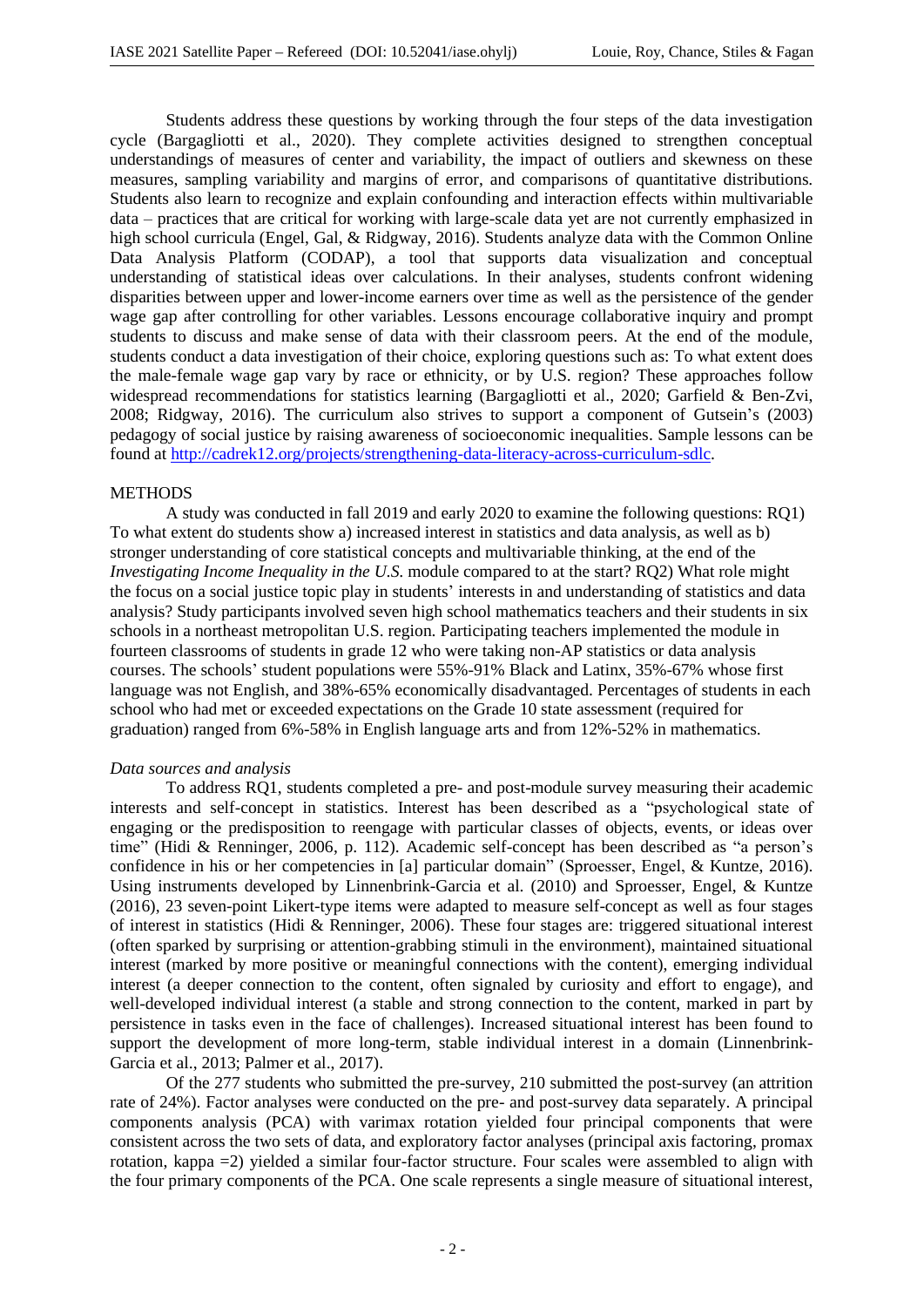combining (1-SI, 8 items; see Table 2 for sample items). A second scale represents a single measure of individual interest (2-IN, 4 items). A third scale represents self-concept (3-SC, 5 items), and a fourth scale represents the value students place on data analysis (4-VC, 6 items). Cronbach's alpha for each scale ranged from 0.73 to 0.92 on the pre-survey and from 0.76 to 0.92 on the post-survey, suggesting acceptable to very good reliability for each scale (DeVellis, 2012). Pre- and post-survey score differences were examined using paired-sample *t*-tests.

Table 2. Example interest and self-concept survey items and associated principal components

| Item                                                                                            | Component |
|-------------------------------------------------------------------------------------------------|-----------|
| Our statistics lessons over the past couple of weeks sparked my interest in investigating data. | $1-SI$    |
| What we learned in <i>statistics class over the past couple of weeks</i> is important to me.    | $1-SI$    |
| Investigating data is one of my favorite activities.                                            | $2-IN$    |
| I like to think about statistics and data even when I'm outside of my statistics class.         | $2-IN$    |
| Understanding tasks with diagrams and statistical data is easy for me.                          | $3-SC$    |
| I am good at solving statistical problems.                                                      | $3-SC$    |
| It is important to me to be a person who can analyze data statistically.                        | $4-VC$    |
| Statistics and working with data are useful for me to know.                                     | $4-VC$    |

Notes: Phrases in italics were replaced with "the Income Inequality data lessons" in the post-survey. Each item had a seven-point rating scale, ranging from 1 (Strongly disagree) to 7 (Strongly agree).

In addition to the interest and self-concept survey, students were invited to complete a preand post-module learning assessment measuring understanding of core statistical concepts and capacities for multivariable thinking. The assessment consisted of 19 multiple-choice items drawn primarily from item pools developed by Jacobbe et al. (2014) and Garfield et al. (2006). Items were selected to measure understanding in five domains: sampling and data collection (3 items); data representation (4 items); measures of center (5 items); measures of variability (4 items), and multivariable thinking (3 items). In this last domain, two items were developed by the second and third authors of this paper (see Figure 1 for an example). Pre- and post-survey scores were calculated for each domain; pre- and post- score differences were examined using paired-sample *t*-tests.

Below is a set of graphs of wages (labeled as "income-wages," in dollars) of 476 employed individuals by whether or not they have ever been married and whether they are under 30 years old  $(\leq 30)$  or 30 years or above  $(30+)$ .



Based on the information in the graph, which of the following is an appropriate statement?

a. There is no difference in income-wages for people who have been married compared to people who have never been married once you control for a person's age category.

b. There is no difference in income-wages for people under age 30 compared to people age 30+ once you control for whether they have ever been married.

c. People who have been married earn higher incomewages, on average, than people who have never been married, even after controlling for their age category.

d. People age 30+ earn lower income-wages, on average, than people under age 30, even after controlling for whether or not they have ever been married.

Figure 1. Sample item designed to measure students' ability to demonstrate multivariable thinking

To address RQ2, authors conducted five student focus group interviews after module completion in December 2019 and January 2020. Focus group interviews contained 4-6 students, lasted 40-50 minutes, and were audio recorded and transcribed. Two project researchers generated a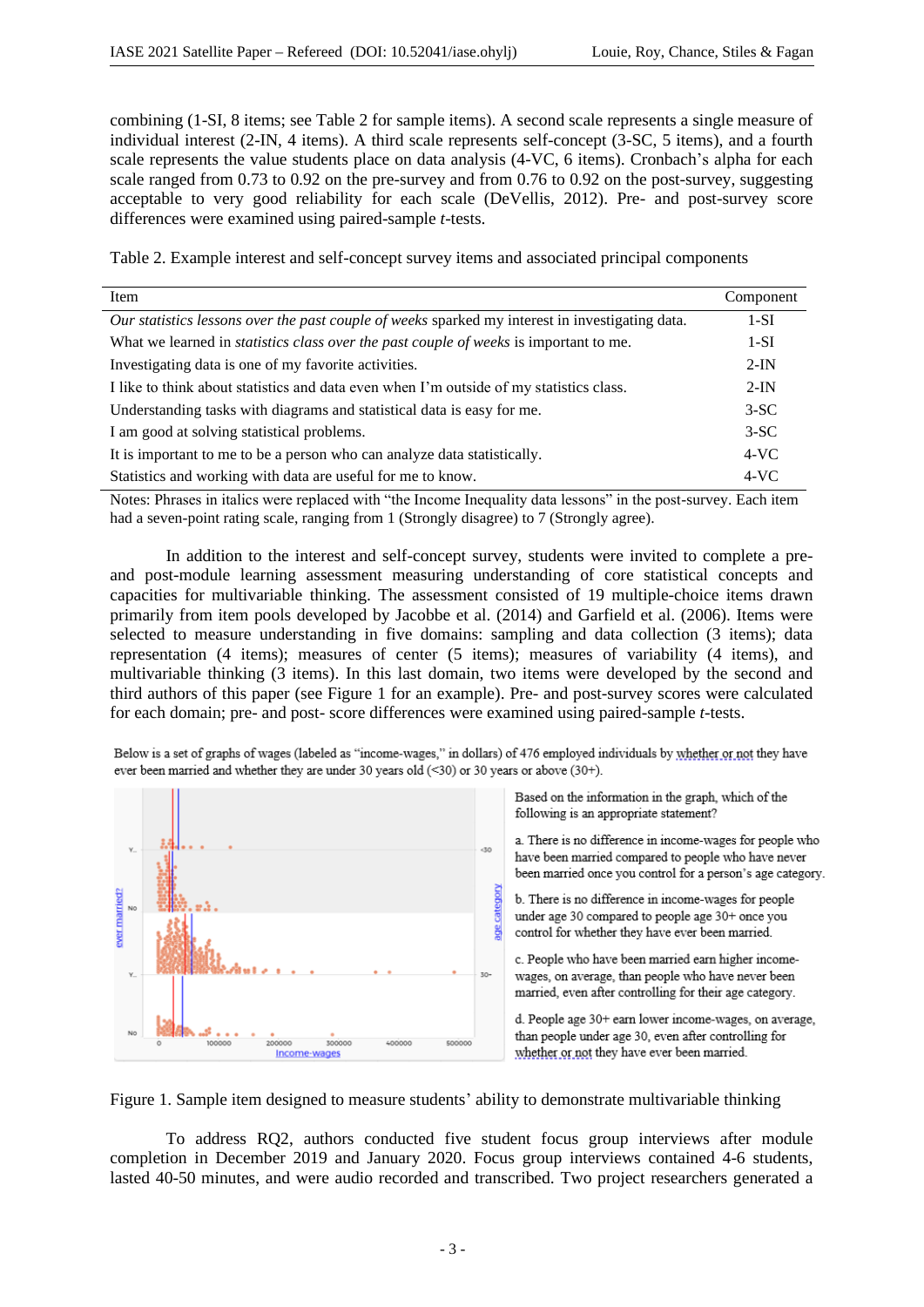preliminary set of *a priori* codes related to ways in which the module supported (or did not support) student interest in or learning of statistics and data analysis. One researcher coded the transcripts with these codes, and both researchers examined coded statements to identify themes related to how the income inequality topic may have supported students' interests in and learning of statistics.

# RESULTS

For RQ1, scores from the interest survey suggest that students' situational interest in their statistics learning (1-SI), self-concept in statistics and data analysis (3-SC), and perceptions of the value of statistical content (4-VC) grew between the start and end of the module, but the changes were not statistically significant at  $p < 0.05$  (Table 3). Students' individual interest in statistics and data analysis, as measured by the second principal component (2-IN), was significantly higher at  $p < 0.01$ after completion of the module, with a small effect size of Cohen's  $d = 0.25$ .

Table 3. Pre- and post-module interest in statistics and data analysis: Summary of score differences

|                                      |     | Pre         | Post        | $Post - Pre$ | $D-$  | Cohen's |
|--------------------------------------|-----|-------------|-------------|--------------|-------|---------|
|                                      | n   | Mean $(SD)$ | Mean $(SD)$ | Mean $(SD)$  | value |         |
| Situational interest (1-SI; 8 items) | 193 | 4.96(0.98)  | 4.98(1.05)  | 0.02(1.02)   | 0.799 | 0.02    |
| Individual interest (2-IN; 4 items)  | 195 | 3.82(1.20)  | 4.10(1.24)  | 0.29(1.18)   | 0.001 | 0.25    |
| Self-concept (3-SC; 5 items)         | 196 | 4.70(1.04)  | 4.71(1.06)  | 0.01(0.81)   | 0.986 | 0.01    |
| Value of content (4-VC, 6 items)     | 190 | 4.97(0.94)  | 5.07(0.93)  | 0.10(0.84)   | 0.082 | 0.12    |

Note: Scores for each scale were calculated as the average score for items in each scale. Minimum and maximum possible scores for each item and scale were 1.0 and 7.0, respectively. Sample sizes vary due to missing responses.

Based on results from the learning assessment, students' overall understanding of assessed statistical concepts grew between the start and end of the module, and the change was statistically significant at  $p < 0.001$  (Table 4) with a moderate effect size ( $d = 0.43$ ). Students demonstrated statistically significant growth in their understanding of data representation ( $p < 0.01$ ,  $d = 0.19$ ), measures of center ( $p < 0.001$ ,  $d = 0.38$ ), and multivariable thinking ( $p < 0.001$ ,  $d = 0.35$ ), whereas changes in understanding of sampling and data collection as well as measures of variability were not statistically significant at the 5% level.

Table 4. Pre- and post-module understanding of statistics concepts: Summary of score differences

|                                      | Pre        | Post        | $Post - Pre$ | $p$ -value | Cohen's |
|--------------------------------------|------------|-------------|--------------|------------|---------|
|                                      | Mean (SD)  | Mean $(SD)$ | Mean (SD)    |            |         |
| <b>Overall</b> (19 items)            | 9.66(2.67) | 10.94(3.16) | 1.28(2.99)   | < 0.0001   | 0.43    |
| Sampling & Data Collection (3 items) | 1.53(0.80) | 1.57(0.79)  | 0.04(0.92)   | 0.280      | 0.04    |
| Data Representation (4 items)        | 2.91(0.91) | 3.13(0.97)  | 0.22(1.15)   | 0.006      | 0.19    |
| Measures of Center (5 items)         | 2.15(1.08) | 2.68(1.28)  | 0.53(1.41)   | < 0.0001   | 0.38    |
| Measures of Variability (4 items)    | 1.57(0.91) | 1.71(0.97)  | 0.13(1.19)   | 0.072      | 0.11    |
| Multivariable thinking (3 items)     | 1.50(0.86) | 1.86(0.89)  | 0.36(1.03)   | < 0.0001   | 0.35    |

Note: Items were multiple choice and scored as  $1 =$  correct,  $0 =$  incorrect or missing, with  $n = 180$  students who provided a full set of pre and post responses.

For RQ2, a preliminary analysis of student focus group interview data suggests that the module's focus on income inequality in the U.S. boosted students' interests in their statistics learning. Students indicated stronger interest because the data and topic were authentic. One student explained: "It's real data. It's not…made up. It's from real people. I think that was the thing that makes it interesting, that it's real." When the data are authentic, students may be better able to relate to the data. Another student observed that "we could even be one of the people that are part of the graph. And it's really interesting how…it's different between males and females. And who makes more money depending on their race or… how much school they've been through." In addition, focusing on topics that are personally relevant and important in students' lives may be critical. Another student said: "What we're doing right now or all the time is comparing like GPA to height or different sexes, and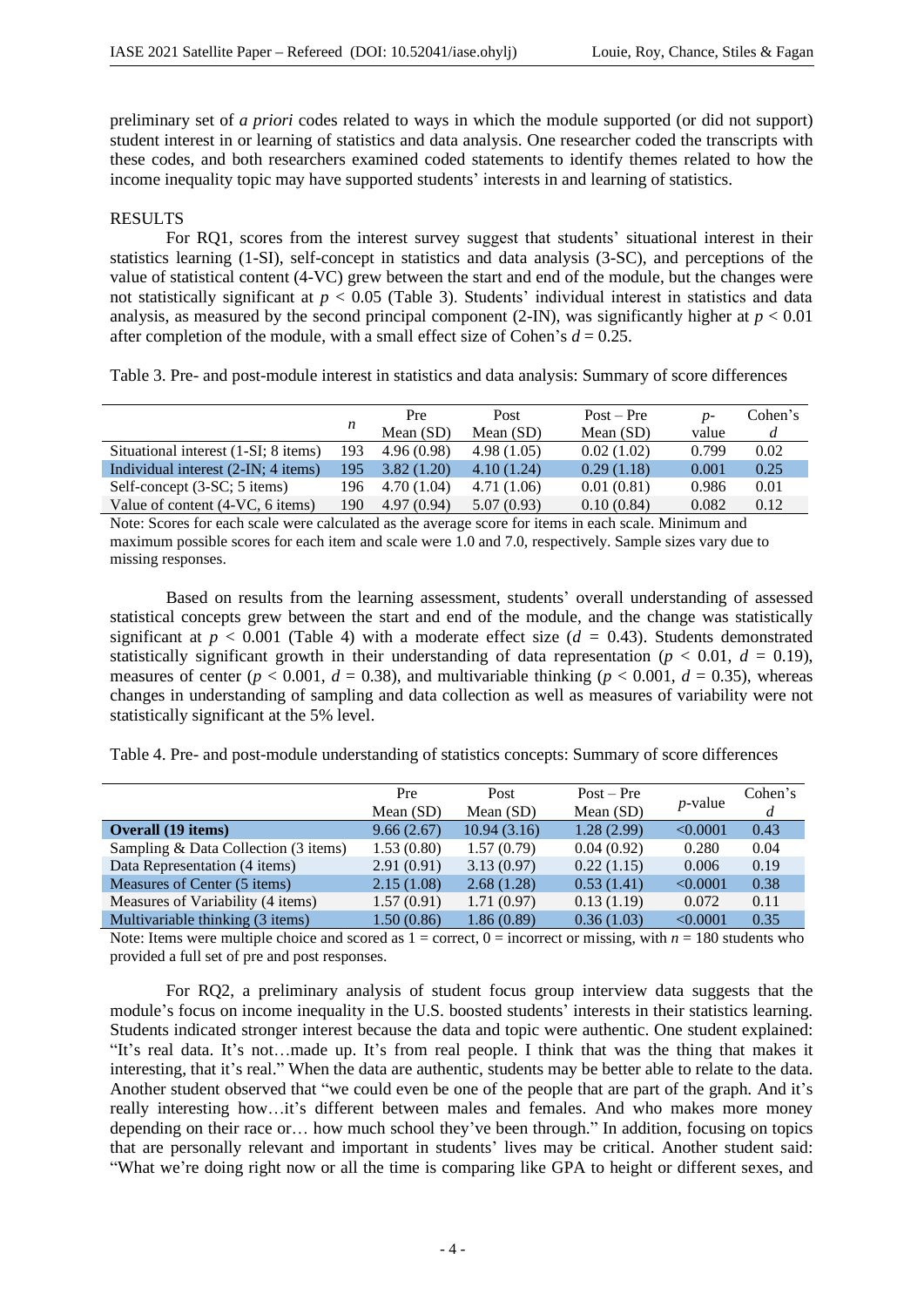it's so boring. But to have the topic of income wage and comparing it to factors in our daily life – I thought that was something we could relate to, so it was more interesting."

The social justice issues raised by students' data investigations also appeared compelling and eye-opening to them. One student elaborated on how the module affected his societal understandings: "It was interesting 'cause we took a break from bookwork and we looked at real life problems and income inequality based on genders, race, and between different states…It was just very interesting being able to graph out everything and finding all these differences and like, oh, this actually is an issue. You always hear about it, like there's income inequality between different genders, and when we actually did the data it was like, oh wow, this is real. People aren't just making things up. This is a real problem, and maybe hopefully we can figure something out."

Other students appreciated opportunities to examine socioeconomic data and to discuss the issues they raise. One student shared: "I think we need to do more of [these modules] in school, to be honest with you. A lot of people are afraid to talk about issues like that... If more kids tackle it headon, they'll have a better understanding of how our world really works." Another student concurred, explaining: "You can't really talk politics in school, but this is like the closest you can probably get where the kids can form their own opinion." He then shared how transformative such data investigations could be: "I bet you a lot of kids' opinions about this topic changed… I know myself and a few other students were on a certain side of the issue, but [in] the end that was not the case."

The authentic social issue that students explored also appears to have helped students develop a stronger understanding of statistics content. When situated in a topic that is meaningful, statistical analysis no longer becomes an abstract exercise. One student explained: "We're used to looking at graphs: here's the x-axis, the y-axis, analyze it." In contrast, "[This module] has made it easier to understand this is how you work with real problems and how you're supposed to set [graphs] up. It's not just numbers on the bottom and the top… [you have to] apply your knowledge." Another student echoed these thoughts by saying: "With normal graphs… it's just supposed to make sense. But with this, you go more with it. You learn about the graph. You don't just say, okay there's the graph, there's the equation, solve it, there you go, you're done. You just learn more."

## DISCUSSION

Analyses of quantitative data from pre- and post-module survey and assessment data as well as qualitative data from student focus group interviews suggest that a three-week module focused on data investigations of income inequality in the U.S. was associated with growth in individual interest in statistics and data analysis, as well as understanding of measures of center, data representation, and multivariable thinking, among approximately 190 high school students in high school non-AP mathematics and statistics classes. In interviews, students suggested that the focus on a social issue with data drawn from real people helped increase their interest in and learning of statistics and data analysis for multiple reasons: the issue was important and relevant to their lives; they could see themselves in the data; and the social justice issues raised helped them better understand conditions in the wider world. They suggested that the topic of their data investigations made quantitative explorations less abstract and more meaningful. Coming in large proportions from historically marginalized racial and ethnic populations and from working-class households, the students in this study displayed knowledge of income wages from their own and their families' work experiences and could draw on this knowledge when trying to explain wage gaps among groups in society.

These findings are limited by the preliminary nature of the team's qualitative data analyses, the exploratory nature of the study's interest survey scales, the correlational nature of the study and lack of a control group comparison (which prevents causal claims), and the lack of adjustments for clustered data (which overestimates statistical significance levels). Further research could explore why individual interest scores grew significantly while situational interest scores did not – although student survey and interview data suggest that the length and iterative structure of the module lessons may have been a factor (Louie et al., 2021). Despite these limitations, this study suggests that data investigations with a social justice focus hold promise as a curriculum approach that may promote students' individual interest in statistics and data analysis, particularly among those from historically marginalized groups. Future research with comparison groups is needed to study the efficacy of using this approach to motivate underrepresented student populations to pursue statistics and data science careers – and potentially toward greater social and civic participation as well.